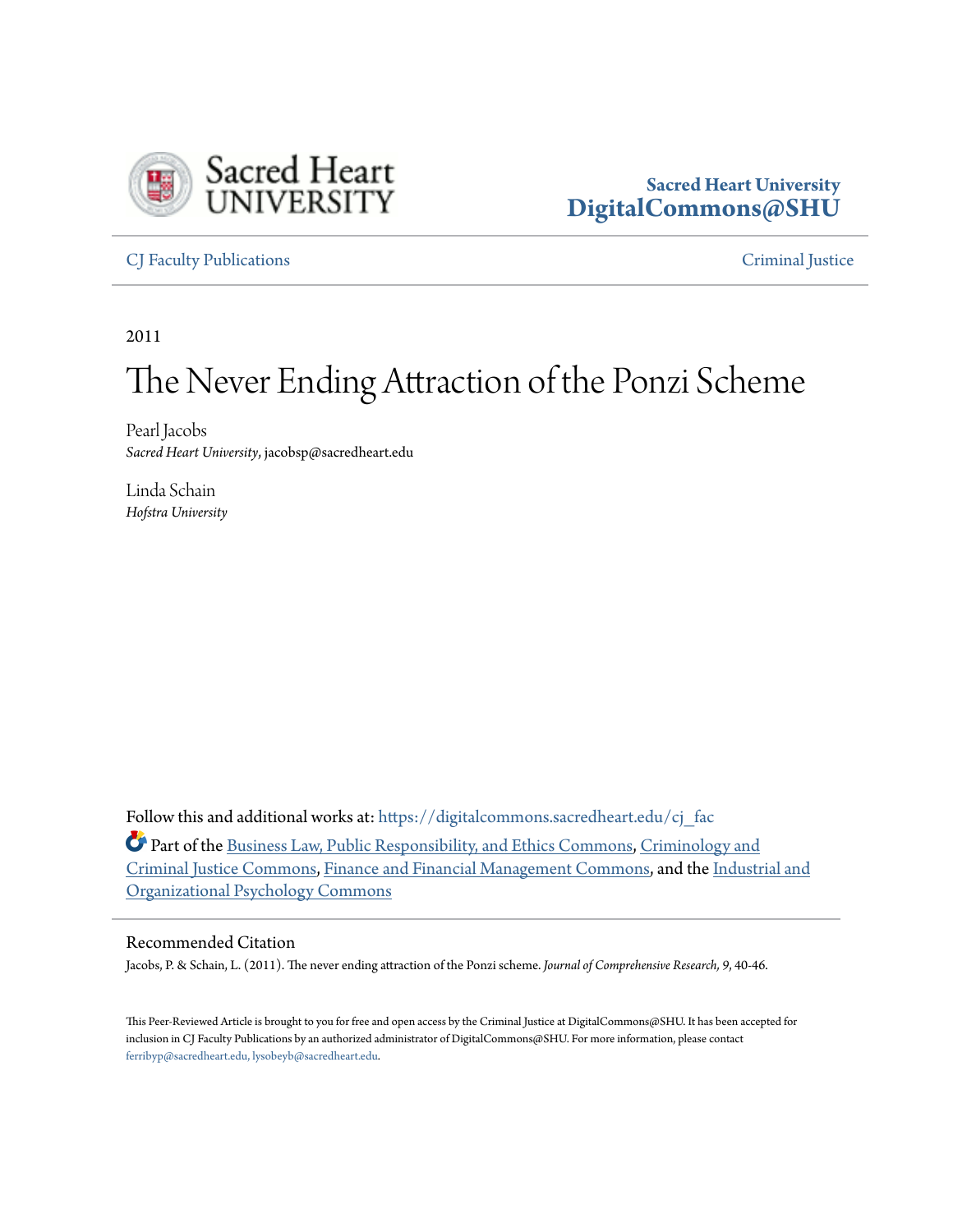## **THE NEVER ENDING ATTRACTION OF THE PONZI SCHEME**

#### **Pearl Jacobs Sacred Heart University**

#### **Linda Schain Hofstra University**

#### *ABSTRACT*

*In the 1920's, Charles Ponzi engaged in a notorious money making scheme. This scheme had been tried before but no one prior to Charles Ponzi had managed to swindle millions of dollars out of unsuspecting people. Thus, the scheme bears his name. In December 2008, Bernard Madoff, a major Ponzi schemer, was exposed. He managed to con investors out of over \$65 billion over a thirty year period. Madoff was a highly respected financial expert. The investors were mostly well educated and supposedly financially savvy. How did this happen? This paper will examine some theories which may help explain both the reasons individuals fall victim to Ponzi schemes as well as how legitimate business professionals can become involved in unlawful Ponzi schemes. The paper will also provide some suggestions on how to avoid falling victim to such illegal ventures*.

#### **INTRODUCTION**

Bernard Madoff ran the largest reported Ponzi scheme in history. He operated a \$65 billion Ponzi scheme for over thirty years. How was this possible? Society is much more sophisticated today than it was in the days of Charles Ponzi, the man for whom the scheme is named. How could educated, streetwise investors be taken in by such an old ploy. How could respected professionals become involved in such schemes? There is an old saying that the more things change, the more they stay the same.

This paper will explore the factors that may contribute to the success of Ponzi schemes. It will discuss the multidimensional theory of gullibility proposed by Greenspan, (2009), the principles of influence and persuasion proposed by Cialdini, (2001), and the nature of affinity fraud which is what some schemes such as Madoff's involved. The paper will discuss possible explanations for the Ponzi schemer's behavior. This will include the desire for control, the illusion of control, neutralization theory and cognitive dissonance as possible explanations for the Ponzi schemer's behavior. The paper will also present ways to detect and avoid becoming a victim of such schemes.

## **Factors That Draw Individuals to Ponzi Schemes**

#### **Theory of Gullibility**

 Greenspan (2009) considers gullibility to be a sub-type of foolishness. He defines a foolish act as, "one where someone goes ahead with a socially or physically risky behavior in spite of danger signs, or unresolved questions which should have been a source of concern for the actor (Greenspan, 2009:22)."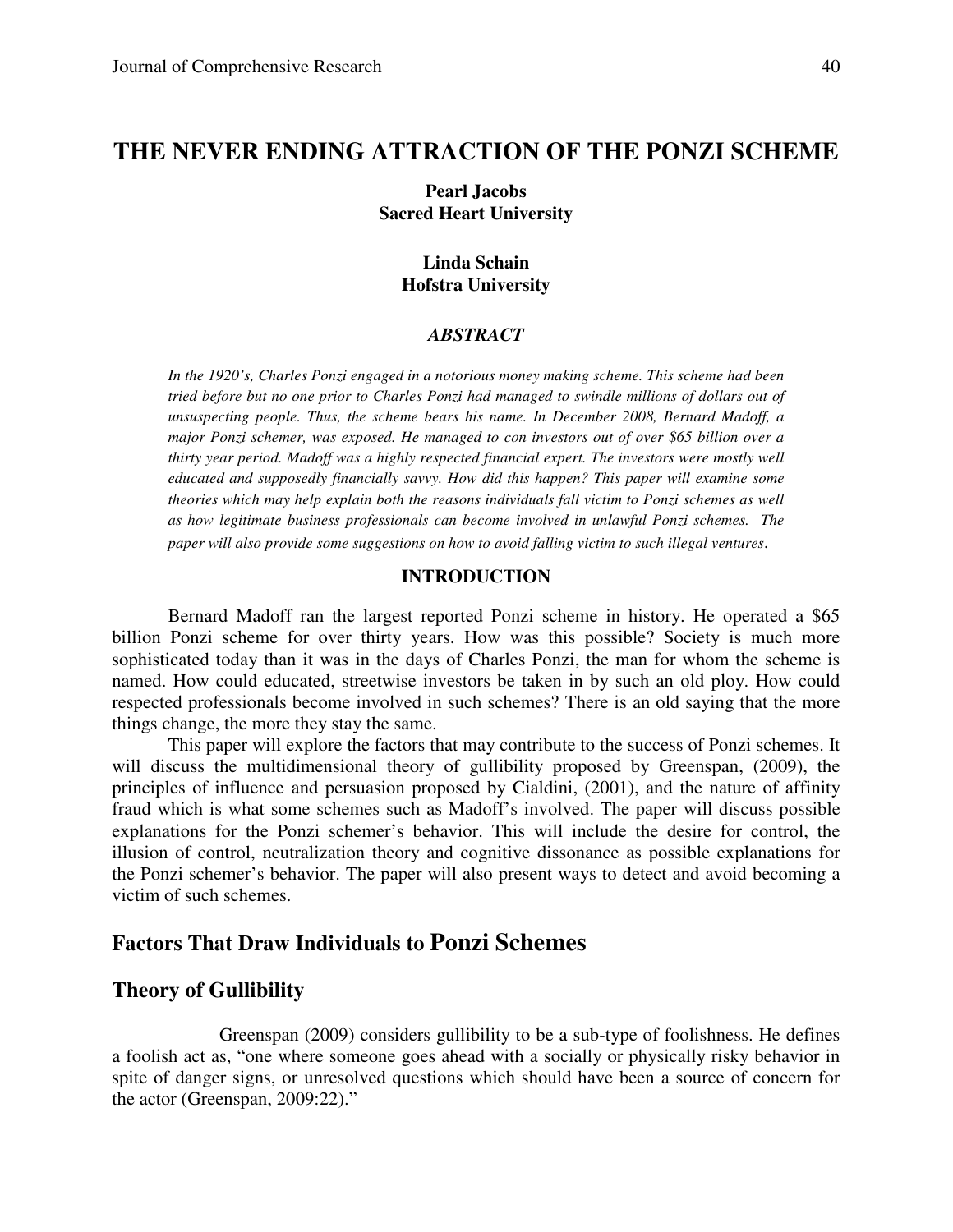Greenspan (2009) proposes a multidimensional theory of gullibility to explain the success of Ponzi schemes. The four factors Greenspan (2009) believes contributed to the success of the Madoff Ponzi scam and could be responsible for the success of other Ponzi schemes are situation, cognition, personality, and emotion. Each of these factors will be examined.

#### **Situation**

In a scam the individual is presented with a challenge to consider. The challenge is whether or not to invest in a risky venture and thus, engage in a foolish act. An individual is more likely to engage in gullible behavior, "if the social and other situational pressures are strong and less likely to occur if the social and other situational pressures are weak (Greenspan, 2009:22)." The Madoff scam, for example, had strong social feedback pressures. Madoff was a prominent philanthropist. Thus, the reputation of the schemer may affect the judgment of the potential victims. This was a factor in the Madoff scheme.

Madoff was rarely involved with the individual investors. He relied on feeder funds to collect money from individual clients and pass it on to him for investment. The hedge fund managers trusted Madoff because of his reputation and the fact that he had been giving steady returns over a long period of time. However, his name was unknown to most of the investors in the feeder funds. Since the individuals were dealing with long established and reputable hedge funds, they didn't question how the returns were achieved. They relied on the hedge funds and assumed the investments had been carefully studied. The risks they presented were assumed to be acceptable.

#### **Cognition**

Gullibility can also include a lack of clear thinking. Individuals can have a high IQ yet still be quite gullible. Impulse and intuition driven by emotion often lead to irrational decisions even among the most intelligent. As Greenspan explains:

In my own case, the decision to invest in the Rye fund reflected both my profound ignorance of finance, and my somewhat lazy unwillingness to remedy that ignorance. To get around my lack of financial knowledge, and my lazy cognitive style, around finance, I had come up with the heuristic of identifying more financially knowledgeable advisors and trusting their judgment and recommendations. This heuristic had worked for me in the past and I had no reason to doubt that it would work for me in this case (Greenspan, 2009:24).

A willingness to take the easy way out and place complete trust in others helps the Ponzi schemer to succeed.

#### **Personality**

Julian Rotter (1980) wrote of the importance of trust. Human relationships depend on interpersonal trust. Distrust causes relationships to disintegrate. Rotter states that, "unwarranted distrust can result in serious negative consequences but "foolish trust," or gullibility, can also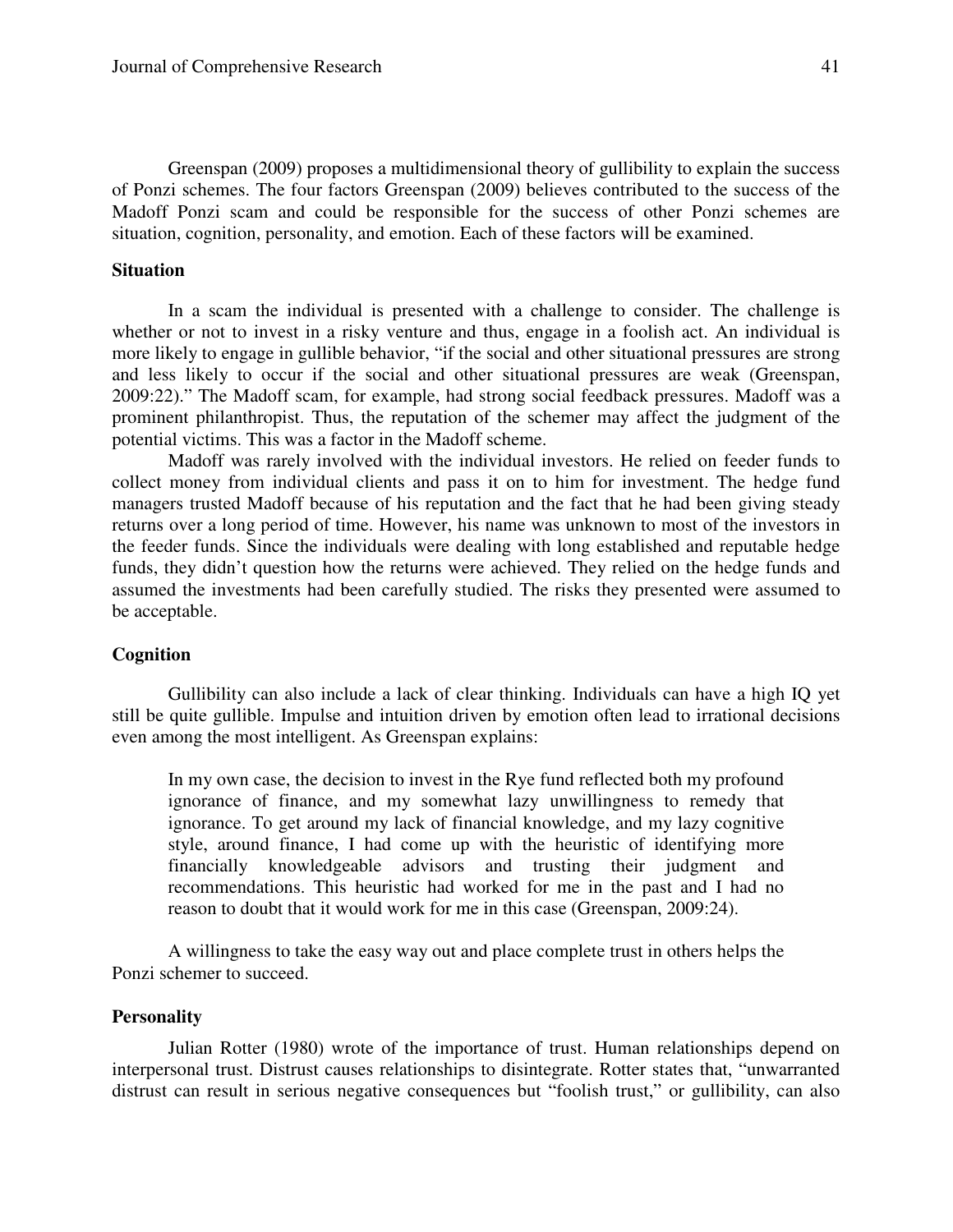lead to serious consequences (Rotter, 1980:1). An unwillingness to contradict or question a trusted colleague helps the Ponzi schemer. "Greenspan (2009) reminds us that the wise person knows when to trust and when not to. In other words, sometimes the nice guy has to say "no."

#### **Emotion**

Emotion is part of every gullible act. The Ponzi scheme investor has an overwhelmingly strong desire to increase his wealth. This desire is so strong that it interferes with logical reasoning and causes the individual to exhibit gullible behavior (Greenspan, 2009).

#### **The Principles of Influence**

Robert Cialdini ( 2001) has written extensively on how influence and persuasion factors can affect behavior. These factors can be used to explain the success of a Ponzi schemer. Cialdini describes principles of influence. These principles explain how even the most intelligent people can be persuaded to engage in less than intelligent ventures. The principles include:

**Reciprocation** – The returning of a favor. This was not a factor in the Madoff scheme but could be used in other Ponzi schemes.

**Commitment and Consistency** – People tend to honor their commitments even after the original motivation to do so is removed.

**Social Proof** – People tend to follow the lead of others they trust.

**Authority** – People tend to obey authority figures even if these figures engage in objectionable acts.

**Liking** – People can be persuaded by individuals they like.

These factors lead to an almost blind obedience to the schemer. A groupthink situation develops where no one wants to be the one to challenge the supposed all knowing leader.

## **Affinity Fraud**

This is yet another possible explanation for the success of some schemers. Affinity crime is defined as those whose victims share some sort of bond. It can be ethnic or religious, or people who travel in the same social circles. This common bond gives the victim a reason to trust the schemer. The common belief is that someone from your background would never cheat you. The same sales pitch presented by an outsider would never be considered. In the case of Madoff, the majority of his investors were from his inner circle, ethnic group.

It is this same bond which makes it difficult for people to ask the hard questions which should be asked before an investment. It is considered inappropriate. It would be like asking a close relative for a receipt. The schemer is well aware of that and uses it to his advantage.

Cass (2008) made an interesting observation about Americans and affinity fraud: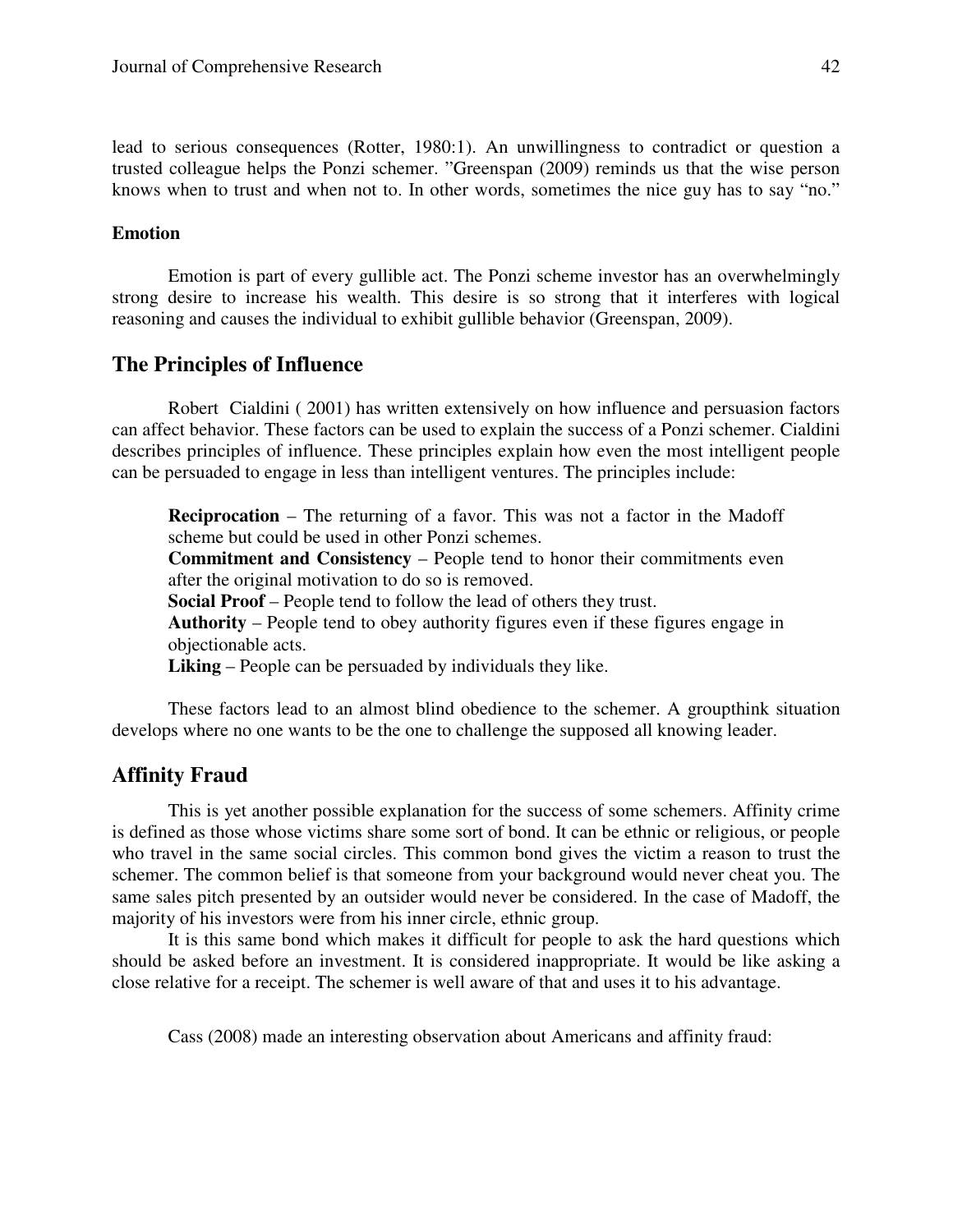On one level, the number of these affinity frauds is a testament to the strength of communities in America. Alexis de Tocqueville – one Frenchman generally admired by Americans for his good sense and understanding of our nation – observed that we are a nation of different organizations and clubs, of civic groups and church groups, a web of social and ethnic and religious communities ( Cass, 2008:A19).

# **Factors That May Create a Ponzi Schemer**

## **The Need For Control**

Piquero et.al., (2005) discussed the desire for control as a possible explanation for unlawful behavior among individuals in white collar professions. The desire for control is defined as the desire to have absolute and total control over everyday events. This is what may lead law abiding individuals in responsible positions to commit crime.

The illusion of control may also be used to explain the commission of a crime by individuals in white collar professions. Individuals who experience the illusion of control have developed a false or exaggerated sense of their ability. They feel infallible. This feeling extends to events governed by chance ( Piquero, et. al., 2005). This belief may encourage them to take unrealistic risks.

## **Neutralization Theory**

This theory suggests that most individuals, even law violators, believe in the rule of law. They share the values of the dominant culture. Since they share this commitment to the dominant culture, contemplating unlawful behavior can have a negative impact on their self-esteem by generating feelings of guilt or shame. The potential for generating a negative self-concept is what keeps most people from engaging in unlawful behavior. Individuals can only engage in unlawful behavior if they are able to rationalize their behavior as necessary or unavoidable. Thus, the individuals continue to accept the dominant culture yet engage in unlawful behavior because they interpret their actions as acceptable. Sykes and Matza (1957) described five specific techniques of neutralization that allow individuals to neutralize moral blame. They are:

- 1. **Denial of Responsibility**: The offender is absolved of responsibility for the activity by blaming external forces that led him to his actions. Denying responsibility prevents the offenders from experiencing guilt.
- 2. **Denial of Injury**: The offender can neutralize blame because there is no immediate victim. For example, the victim had insurance and so suffered no real loss.
- 3. **Denial of Victim**: The offender can neutralize blame by convincing himself that the victim is an enemy or undesirable.
- 4. **Condemnation of the Condemners**: The offender can neutralize blame by questioning the authority or legitimacy of those who judge. For example, one might question why the police monitor speed traps rather than fight actual crime.
- 5. **Appeal to Higher Loyalties**: The demands of loyalty to friends may cause an individual to engage in dangerous behavior.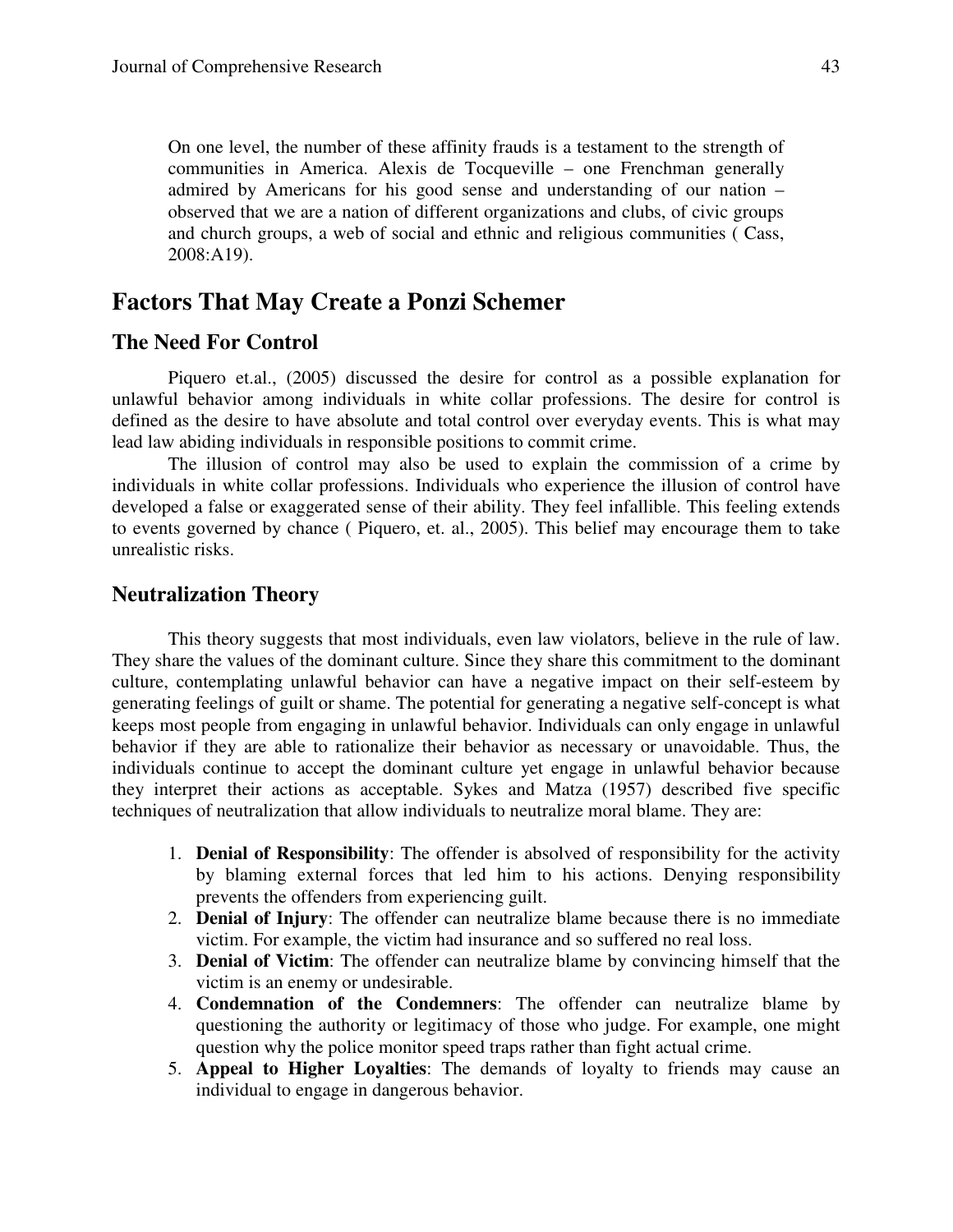Individuals learn these techniques of neutralization as they become involved in unlawful behavior. They are able to sustain their participation in unlawful behavior by surrounding themselves with others who share their feelings about the unlawful behavior they are engaged in.

## **Cognitive Dissonance**

Cognitive Dissonance is a psychological theory closely related to Neutralization Theory which may further explain the need to feel good about one's self. This theory suggests that if an individual holds beliefs that are psychologically inconsistent, for example, embezzlement is wrong yet I have engaged in this behavior but I am a good person, the individual would experience dissonance and must find ways to reduce the dissonance. There are two ways to achieve this. The individual can either change his behavior or change his beliefs.

Most people want to believe that they are morally good. They will do what it takes to preserve a positive self-concept. They will neutralize the challenging beliefs through a series of justifications.

# **Protection From Ponzi Schemes: Red Flags For Individuals**

Given the fact that it is possible for even the most respected individual to successfully neutralize unlawful behavior and avoid feelings of guilt or shame, it is up to the consumer to be aware and avoid becoming the victim of a fraudulent scheme. Benson (2009) describes a series of red flags that should serve as an alert. He indicates that:

- 1. Investors should be suspicious if their investments constantly outperform competitors with similar investment strategies, or offer returns above the legal rate or market rate. Investing is risky. This means that returns should vary based upon the market. Guaranteed rates of return should be investigated.
- 2. Investors should make it their business to obtain and understand all the information regarding their investments.
- 3. Investors should not accept vague explanations from advisors.
- 4. Beware of secrecy. If an investment is legitimate, there should be full disclosure about it.
- 5. There should be proper segregation of duties. The money manager should not be the broker or have custody of the funds.
- 6. Investments should not be based on the "irrational excitement" of others. Remember the initial investors in a Ponzi scheme often get great returns but it comes from the money invested by the gullible people wanting in on the action.
- 7. Individuals should not be star struck because admired individuals have invested in the venture or share a religious or ethnic affinity. Many swindlers get reputable people to invest hoping that others will follow their lead. Often swindlers appear extremely successful. They make large charitable contributions and live extravagant lifestyles.
- 8. It is important to take note of which firm is auditing the portfolio. Auditors should know the industry and the specialized auditing procedures related to that industry. The auditor of a feeder fund, should make sure that they understand the client's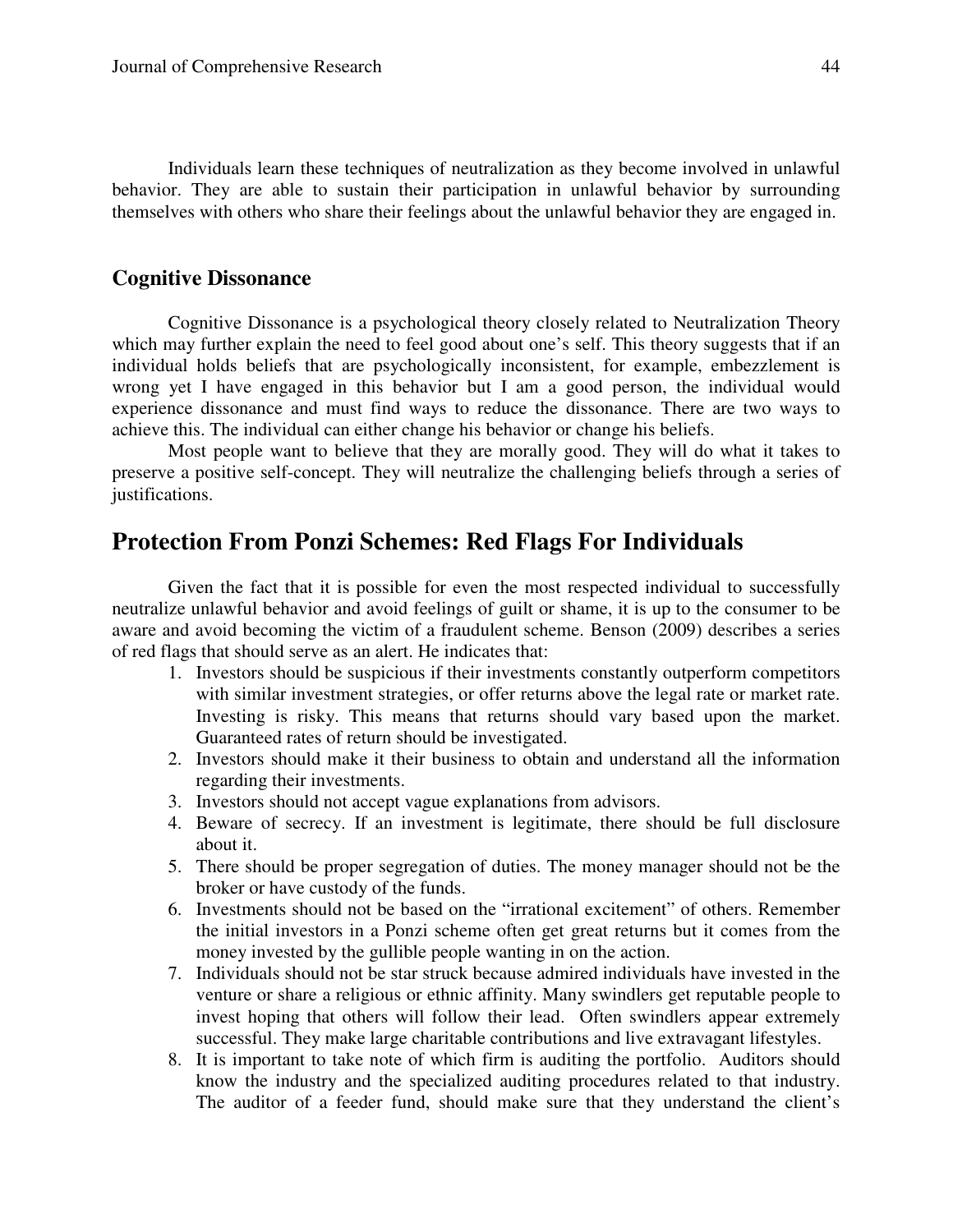investment strategy, and the due diligence performed before placing their assets with the broker-dealer. The auditor should make sure that the historical returns claimed by the broker-dealer make sense, that open lines of communication exist, and that the auditor of the broker-dealer is competent.

#### **CONCLUSION**

The Ponzi schemer shares the values of the dominant culture. He wants to see himself as a good and moral person. In order to do this and still engage in unlawful behavior, he must adjust his beliefs. He must rationalize, neutralize, or remove dissonance. Neutralization theory, cognitive dissonance and the need for control provide some explanations for how the schemer can maintain a positive self image despite his illegal actions.

The vulnerability of individuals to Ponzi schemes is due in part to the times we live in. We live in a time of information overload. People are bombarded with enormous amounts of information available over the Internet. It is often easier to accept the available information as fact than to investigate the sources and be certain of the accuracy. If respected individuals believe in the investment, then if must be secure. Ponzi schemers rely on the fact that investors often confuse acquaintance with friend. It is the endless networking that has blurred the lines between acquaintance and true friend and allows the schemers to succeed. The way to prevent becoming a victim of a Ponzi scheme has remained the same for years. Do your own research. Don't assume that the investment broker has done due diligence.

What's remarkable about Ponzi's legacy is that, no matter how many times investors lose money, new schemes keep coming forward. And greedy, naïve people of all sorts line up to throw good money after bad (Walsh, 1999:14).

#### **REFERENCES**

Andersen, Steven. ( 2009) Ponzi redux. *Inside Counsel*. March, 44-48.

Beasley, Mark and Carcello, Joseph V. ( 2008). *GAAS Guide 2009: A Comprehensive Restatement of Standards for Auditing.* Chicago: CCH.

Benson, Sandra S. ( 2009). Recognizing the red flags of a Ponzi scheme. *The CPA Journal*, 79, Issue 6,18-25.

Cantoni, Craig J. ( 2009). A brief history of Ponzi schemes. *Journal of American Physicians and Surgeons,* 14, 24.